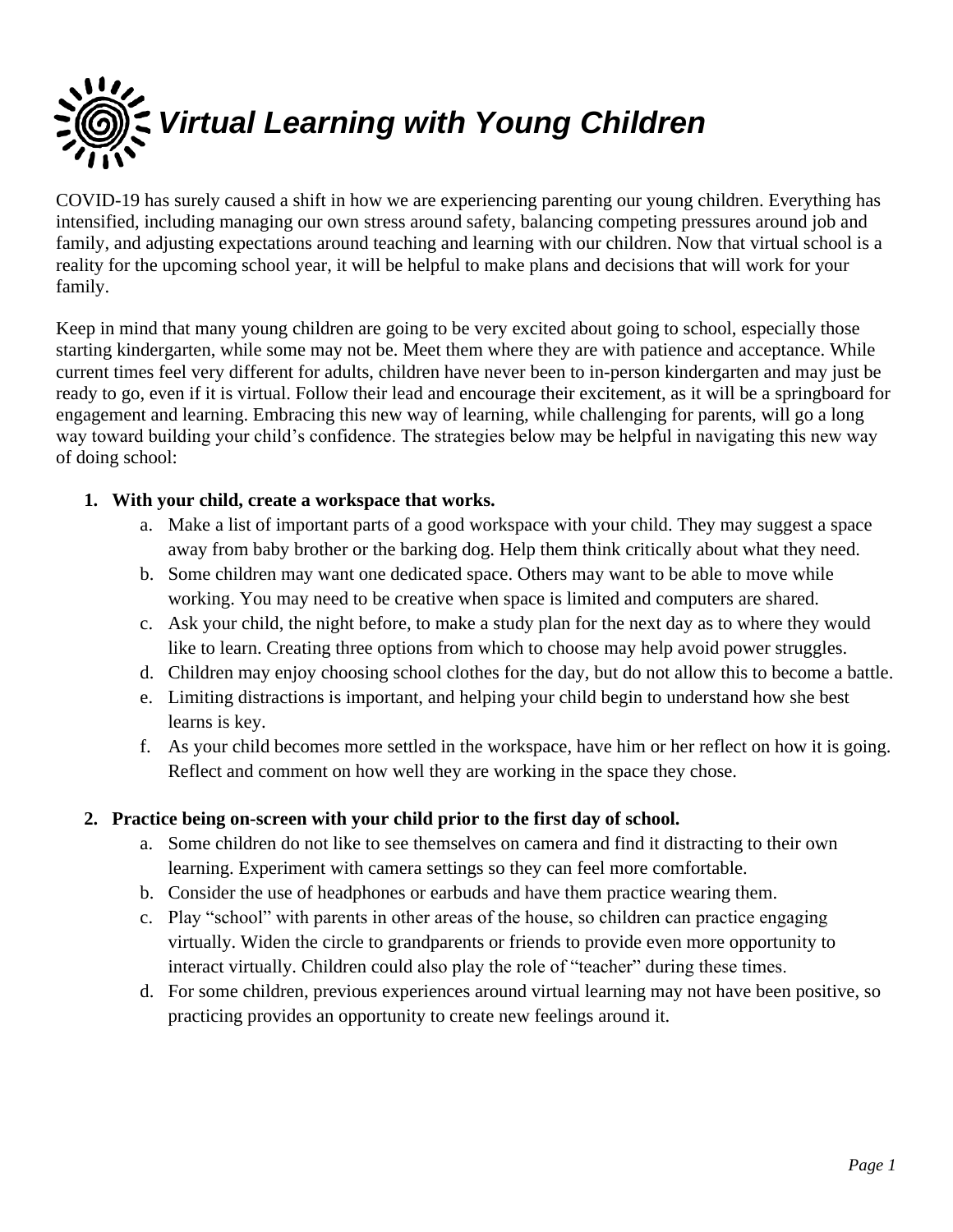## **3. Remember that your child's teacher is still the teacher and wants to collaborate with you.**

- a. Homeschool is very different from virtual school, although the terms are often used interchangeably. Virtual learning requires parent support in collaboration with the teacher, who is continuing to direct the experience.
- b. Connect with your child's teacher and ask about expectations around time on-screen and how to support your child most effectively at home.
- c. Reach out early to the teacher if your child is struggling and form a strong team to support the unique needs and strengths of your child.
- d. Find out about flexibility around getting work done, as you are likely balancing the needs of other children and a job. Can some things be completed on the weekends?

# **4. Use as much visual support as possible to help your child build self-regulation and independence.**

- a. Use picture schedules to help your child know what is happening during the learning day.
- b. Using a visual timer will also be helpful for children to understand the length of the learning sessions.
- c. Use choice when possible, so that they will be more engaged in how they are participating in virtual school. Simple choices work better than complex choices. It may be helpful to think about parents managing the "what," with children having a say in the "how."
- d. As your child becomes more confident, they will become more independent and they may begin creating supports for themselves.

## **5. Create breaks from virtual learning.**

- a. While screens are often seen as a "break" from in-person school, with virtual school, breaks may need to be reimagined. However, realize that kids may need to be on screens for you to get your work done. That is ok. These are unusual times!
- b. Provide opportunities for children to play outside, have a dance party or have a snack and then return to work.
- c. Create an "I'm Bored box." Fill it with cardboard, craft items, or things they can build with, so children can go to it when they need a break. These items can be used independently and could be changed out often to provide novel experiences. This box can be helpful to pull out when you have to participate in your own meeting during your child's break!

### **6. Have a plan ready if things do not go as well as you had hoped.**

- a. Reach out to the teacher ahead of time and ask about stepping away and recording the lesson to be completed at a later time, should challenges occur.
- b. Validate your child's feelings of frustration and remind them that you and the teacher are there to help.
- c. Manage your own frustrations when technological issues come up, as they surely will! Take deep breaths while your child watches you calm yourself. Take deep breaths with your child so they can practice the skill of calming down that you demonstrated.